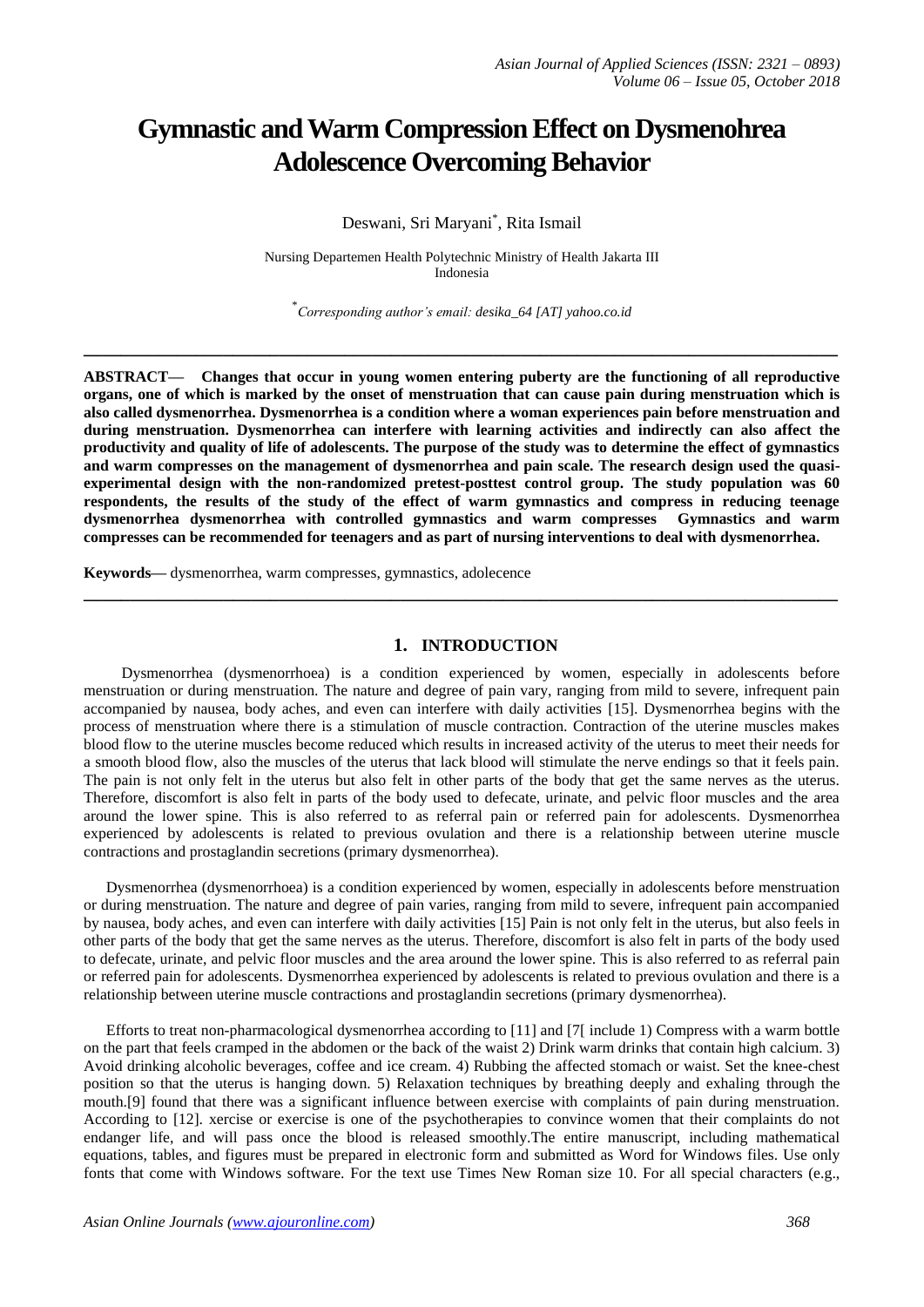Greek characters) use the font **Symbol**. Line spacing is single; spacing after paragraphs is 6 pt; first line is indented **.2** inches; text alignment is justified. Use carriage returns only to end headings and paragraphs, not to break lines of text. Verify the correct spelling for the final version with the Spelling and Grammar function of Word.

In the Introduction section, present clearly and briefly the problem investigated, with relevant references. The main results should be enunciated.

## **2. METHOD**

Based on the problems and research objectives to be achieved, the type of research used was a quasi-experimental study with a non-randomized pretest-posttest design with control group design. The study was conducted by giving intervention using guidelines for managing dysmenorrhea in the intervention group and comparing the results of the intervention with the group without intervention or control group. The sampling technique uses purposive sampling where sampling is based on a particular consideration made by the researcher with the characteristics and conditions of the population that have been known in advance [10], with consideration of sample selection through criteria. Inclusion criteria in this study were adolescents who had primary dysmenorrhea on the first day of menstruation in the last six months, were willing to only do gymnastics and warm compresses as a reliever for dysmenorrhea in the intervention group, the teenager knew the estimated menstrual cycle in the last three months, and was willing to become a respondent. The sample calculation in this study uses an independent two-proportion hypothesis test with a significance level of 5% and a test strength of 80 %, and obtained a sample size of at least 27. To anticipate the possibility of a sample, drop out, 10% of each sample was added to the intervention group and the control group was 30, so the total sample in this study were 60 adolescents.

The tool that will be used is a questionnaire to determine the behavior of respondents in overcoming dysmenorrhea, a questionnaire made by researchers with reference to the concepts and theories of menstrual behavior and pain and behavior in managing dysmenorrhea. Thus, this questionnaire is still not standard and needs to be tested so that it can be used. Questionnaire trials will be planned at SMP Negeri 272 which is a school that is almost as characteristic as National Middle School 259. Then the validity and reliability of the questionnaire were tested to find out whether the questions in the questionnaire were clear, not hesitant, objective, not distorted and relevant to the research and the number of questions was enough to collect data. Test results are obtained. Instrument reliability: reliable (Alpha Cronbach> alpha table) Alpha Cronbach = 0.643 and> alpha table = 0.349 2. Validity of questions on instrument: all questions are valid because all questions have alpha $>$  alpha table, but questions no 3,5,6,7, 8.9 and 10 must be corrected

## **3. RESULT**

Table 1 shows the characteristics of respondents (age) are homogeneous in the intervention group and the control group is homogeneous.

Based on TABLE 2: Analysis of equality of time, duration, and previous experience, knowledge and attitudes toward dysmenorrhea showed pain before menstruation and knowledge in managing dysmenorrhea and attitudes toward dysmenorrhea showed the equivalence of both groups.

At point 3 shows the results of the dependency test with Chi-Square obtained  $p = 0.01$  in the intervention group, so it can be concluded that the intervention of warm compresses and gymnastic activity in reducing the level of dysmenorrhea. The results of the significance test in Table 4 found that the group of adolescents who received the intervention had a 29,557 times chance of experiencing a decrease in pain during menstruation. And has a chance of dealing with dysmenorrhea correctly.

|          | TABLE 1: Age-Based Homogeneity Test in Intervention Groups and Control Groups |       |        |       |         |  |
|----------|-------------------------------------------------------------------------------|-------|--------|-------|---------|--|
| Variabel | Group                                                                         | Mean  | Median |       | P-value |  |
| Age      | Intervention                                                                  | 12.70 |        | 0.596 | 0.059   |  |
|          | Control                                                                       | 12.53 |        | 0.776 |         |  |

| TABLE 1: Age-Based Homogeneity Test in Intervention Groups and Control Groups |  |  |  |
|-------------------------------------------------------------------------------|--|--|--|
|                                                                               |  |  |  |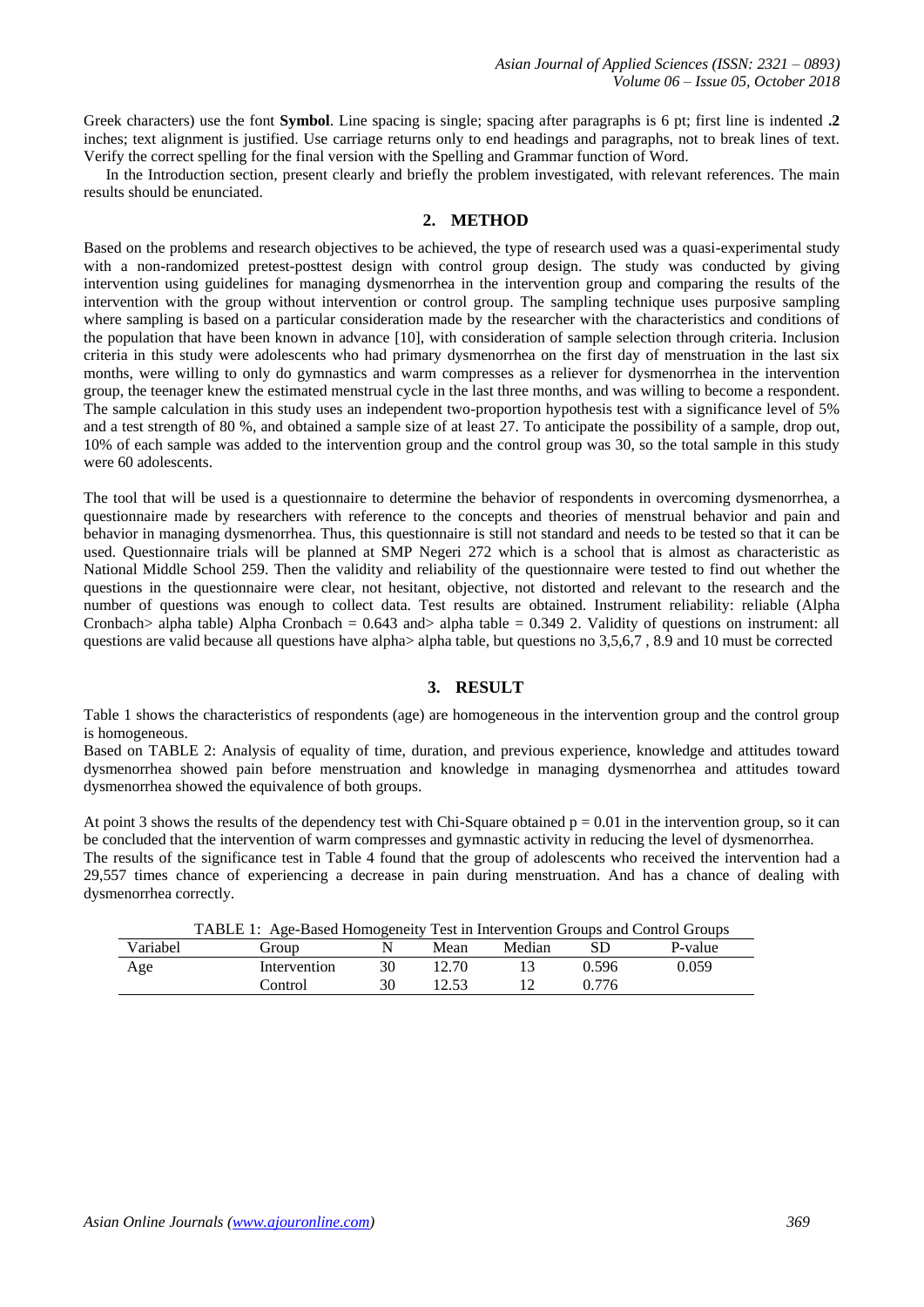| Variabel                 | Intervention group |       |                | Control group |    | Total | P-value  |
|--------------------------|--------------------|-------|----------------|---------------|----|-------|----------|
|                          | N                  | $\%$  | N              | $\%$          | N  | $\%$  |          |
| The time of the incident |                    |       |                |               |    |       |          |
| 1.3 days before          |                    |       |                |               |    |       |          |
| menstruation             | $\overline{2}$     | 6.7   | $\mathbf{1}$   | 3.3           | 3  | 5     | 0.477    |
| 2.2 days before          |                    |       |                |               |    |       |          |
| menstruation             | 7                  | 23.3  | $\overline{4}$ | 13.3          | 11 | 18.3  |          |
| 3.1 days before          |                    |       |                |               |    |       |          |
| menstruation             | 10                 | 33.3  | 8              | 26.7          | 18 | 30    |          |
| 4. On menstruation day   |                    |       |                |               |    |       |          |
|                          | 11                 | 36.7  | 17             | 56.7          | 28 | 46.7  |          |
| Duration of dysmenorrhea |                    |       |                |               |    |       |          |
| $1 - 6$ hours<br>1.      |                    |       |                |               |    |       |          |
| 2.<br>$6 - 12$ hours     | 16                 | 53.3. | 17             | 56.7          | 33 | 55    | 0.345    |
| 3.<br>1 day              | $\overline{c}$     | 6.7   | 3              | 10            | 5  | 8.3   |          |
| 4.<br>$2 - 3$ days       | 8                  | 26.7  | 3              | 10            | 11 | 18.3  |          |
|                          | 4                  | 13.3  | 7              | 23.3          | 11 | 18.3  |          |
| dysmenorrhea Experience  |                    |       |                |               |    |       |          |
| before                   |                    |       |                |               |    |       | $0.001*$ |
| Less<br>1.               |                    |       |                |               |    |       |          |
| 2.<br>Good               | 27                 | 90    | 3              | 10            | 30 | 50    |          |
|                          | 3                  | 10    | 27             | 90            | 30 | 50    |          |
| Knowledge of             |                    |       |                |               |    |       |          |
| dysmenorrhea             |                    |       |                |               |    |       | $0.039*$ |
| management               |                    |       |                |               |    |       |          |
| Less<br>1.               | 9                  | 30    | 17             | 56.7          | 26 | 43.3  |          |
| 2.<br>Good               | 21                 | 70    | 13             | 43.3          | 34 | 56.7  |          |
| Attitude towards         |                    |       |                |               |    |       | $0.041*$ |
| dysmenorrhea             |                    |       |                |               |    |       |          |
| Less<br>1.               | 11                 | 36.7  | 19             | 63.3          | 30 | 50    |          |
| 2.<br>Good               | 19                 | 63.3  | 11             | 36.7          | 30 | 50    |          |

TABLE e 2: Analysis of equality of time, duration, and previous experience, knowledge and attitudes towards dysmenorrhea

\* significant diferent  $p < 0.05$ 

TABLE 3: Differences in pain levels and pain management before and after intervention in the intervention and control

|              |                           |       | groups    |                 |       |          |
|--------------|---------------------------|-------|-----------|-----------------|-------|----------|
| Variabel     | Group                     | Mean  | <b>SD</b> | 95% CI          | T     | P value  |
| dysmenorrhea | <b>Intervention Group</b> |       |           |                 |       |          |
| Level        | before                    |       |           |                 |       |          |
|              | After                     | 3.966 | 0.999     | $0.926 - 1.939$ | 5.787 | $0.001*$ |
|              | Difference                | 2.533 | 1.195     |                 |       |          |
|              |                           | 1.433 |           |                 |       |          |
|              | Control Group             |       |           |                 |       |          |
|              | before                    | 3.933 | 1.311     | $0.584 - 0.451$ | 0.263 | 0.784    |
|              | After                     | 4.000 | 1.575     |                 |       |          |
|              | <b>Difference</b>         | 0.066 |           |                 |       |          |
| dysmenorrhea | <b>Intervention Group</b> |       |           |                 |       |          |
| Management   | before                    | 6.57  | 1.960     | $2.349 - 1.518$ | 9.522 | $0.001*$ |
|              | After                     | 8.50  | 1.717     |                 |       |          |
|              | Difference                | 1.933 |           |                 |       |          |
|              | Control Group before      |       |           |                 |       |          |
|              | After                     | 11.37 | 2.456     | $0.188 - 0.521$ | 0.961 | 0.344    |
|              | <b>Difference</b>         | 11.20 | 2.041     |                 |       |          |
|              |                           | 0.167 |           |                 |       |          |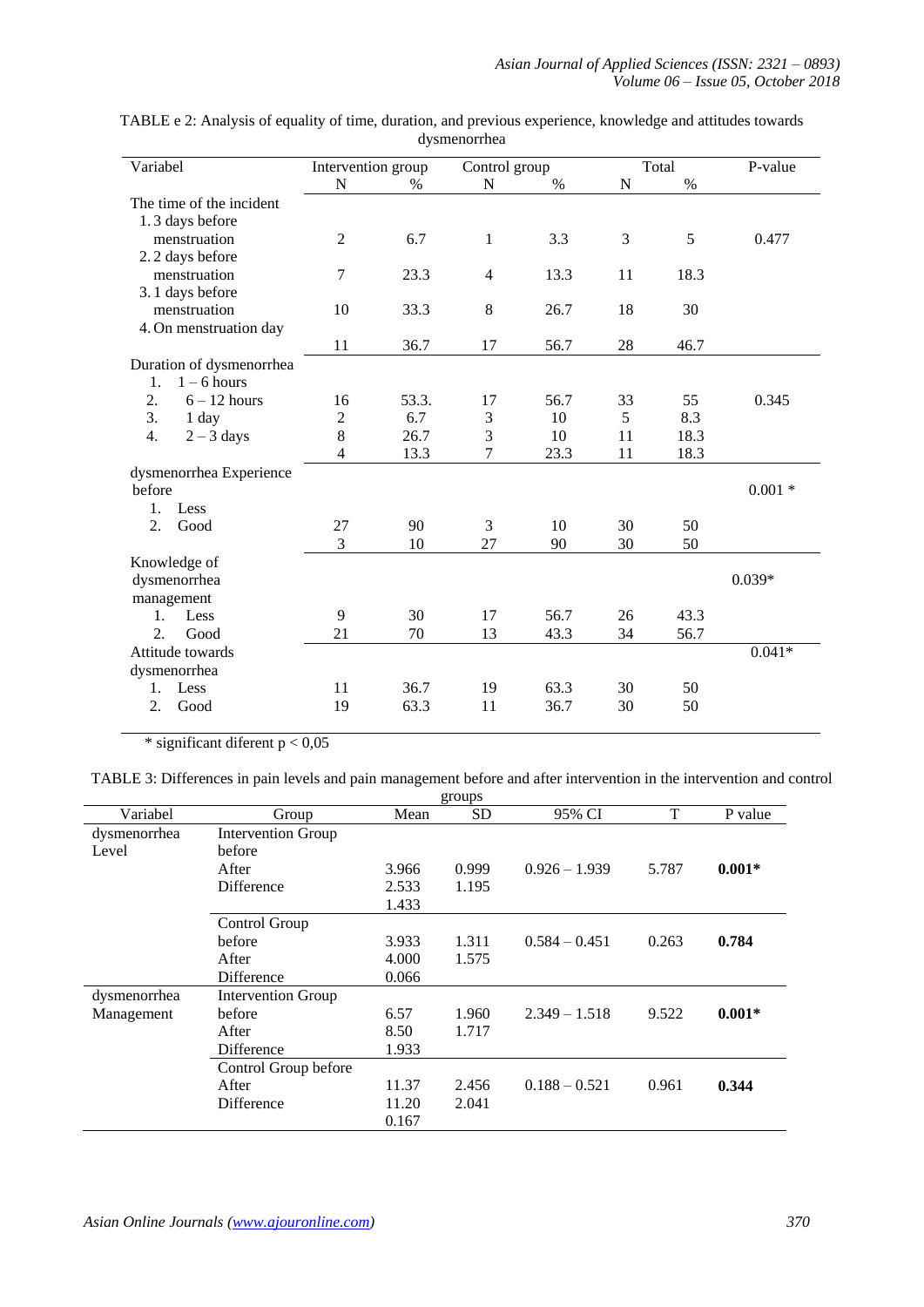|                            |                                                   | and dystriction that management |    |        |          |
|----------------------------|---------------------------------------------------|---------------------------------|----|--------|----------|
| <b>Variabel</b>            | <b>Variabel</b>                                   | <b>Mean</b>                     | df | F      | P value  |
| Independent                | <b>Dependent</b>                                  | Square                          |    |        |          |
| Age                        | dysmenorrhea<br>-<br>level                        | 0.061                           | 1  | 0.038  | 0.847    |
|                            | dysmenorrhea<br>-<br>management                   | 5,309                           | 1  | 2.608  | 0.112    |
| dysmenorrhea<br>experiance | dysmenorrhea<br>$\overline{\phantom{0}}$<br>level | 29.557                          | 1  | 18.369 | $0.001*$ |
|                            | dysmenorrhea<br>۰<br>management                   | 19.133                          | 1  | 9.400  | $0.003*$ |
| dysmenorrhea<br>knowledge  | dysmenorrhea<br>level                             | 0.031                           | 1  | 0.019  | 0.890    |
|                            | dysmenorrhea<br>-<br>management                   | 0.005                           | 1  | 0.002  | 0.962    |
| dysmenorrhea<br>behavior   | dysmenorrhea<br>-<br>level                        | 1.880                           | 1  | 1.168  | 0.285    |
|                            | dysmenorrhea<br>management                        | 0.118                           | 1  | 0.058  | 0.811    |

| TABLE 4: Multivariate Final Model: Effect of student characteristics on Pain Level |  |
|------------------------------------------------------------------------------------|--|
| and dramanambas managamant                                                         |  |

 $\ast$  ......

## **4. DISCUSSION**

Description of the characteristics of respondents.

Menstrual characteristics of respondents were found in the intervention group, the majority (36.7%) stated that dysmenorrhea occurred during menstruation as well as the majority control group 56.7% said that pain occurred at the time of menstruation, although some stated that one or two days before menstruation had felt pain, this is in accordance with the opinion of [13] which states that at the time of menstruation the uterus contracts strongly to remove the endometrial cells that are shed due to the release of the uterine lining in the form of menstrual blood. During menstruation uterine contractions last long enough to result in fatigue of the muscles of the uterine muscles and this causes a feeling of cramps and pain in the lower abdomen, waist and around the genitals to the inner thigh area. Menstrual characteristics based on the duration of dysmenorrhea or duration of pain felt by respondents from the majority intervention group for 1 - 6 hours (53.3%) and in the control group also the majority 1 - 6 hours (56.7%).

Pain experience is an event where respondents before menstruation have experienced pain which is felt more painful than dysmenorrhea experienced now. This is in accordance with[7] 's opinion that someone who has experienced severe pain in the past, the level of pain that is felt when the next pain will be compared to the pain he has experienced. So that past pain experiences will affect the level of pain experienced during menstruation, with the same level or scale of pain being received or responded differently by each person. In addition, individuals who have experienced severe pain will prepare themselves both physically and mentally to adapt to the pain experienced and have better knowledge to deal with the dysmenorrhea that arises.

## Respondents' knowledge and attitude in pain management

According to [17]), a teenager starts menstruating at an average age of 10 to 12 years. The results of the study found that the majority of respondents' knowledge and attitudes in managing dysmenorrhea were quite good in the intervention group while in the control group knowledge and attitudes of the majority of respondents were not good. This is likely to be associated with exposure to information both from school and from parents.

Knowledge and attitude of poor respondents are likely because on average they only get menstruation several times so they do not have good knowledge about menstruation and menstrual handling. This also affects his attitude in managing dysmenorrhea. After puberty with many changes experienced by adolescents, one of them is menstruation, coupled with the presence of pain complaints that make teenagers limited to playing and normal activities. According to [7] in developmental psychology, it is said that attitude is a belief, emotion and a decision that can be accounted for rationally and responsibly for reasons that are believed to be true. If the attitude is not good towards something, the reception response becomes less good. With the attitude that is not good for dysmenorrhea, the response of adolescents to the level of dysmenorrhea and handling dysmenorrhea will affect.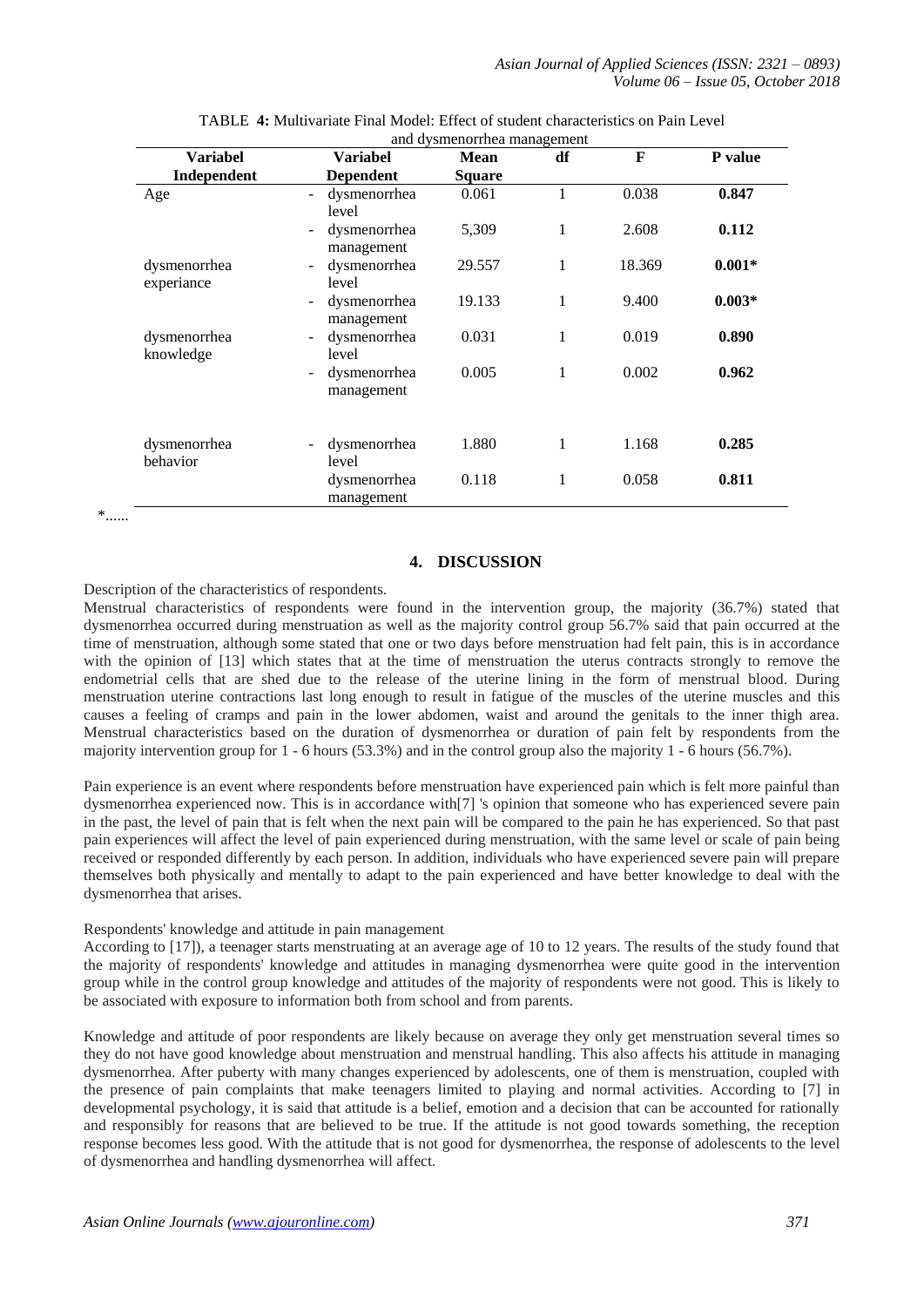The results showed that the intervention of warm compresses and gymnastics proved effective in reducing pain in adolescents with dysmenorrhea. The ability to treat dysmenorrhea in the respondent before and after the intervention in [14] intervention group showed a significant difference seen from  $p = 0.001$ ). This is in accordance with research by[14] which states that there is a significant relationship between the level of knowledge of menstruation with menstrual handling behaviour, the opinion of [11] that someone who has been trained or training will have the ability to do an action that has been taught. according to the researchers, this could happen because respondents had received education in the form of counselling about menstrual physiology, causes of pain and how to deal with pain, and respondents were given textbooks about menstruation, dysmenorrhoea and warm compresses and given warm exercises and compress twice before posting test. To get sufficient ability must have the good basic knowledge, be guided and carried out repeatedly. Education and training through management packages for dysmenorrhea treatment with dysmenorrhoea and warm compresses will provide choices for teenagers to overcome dysmenorrhea non-pharmacologically.

The results of the analysis showed that there were significant differences in pain levels in the intervention group before and after the intervention with a combination pain management package of dysmenorrhoea and warm compresses with p  $= 0.001$  while there was no significant difference in the control group. Dysmenorrhea is a condition experienced by adolescents before menstruation or during menstruation. The results of this analysis are in accordance with [13] stated that there was a significant relationship between warm compresses and pain levels. Giving warm compresses in areas of pain has been shown to result in the dilation of blood vessels and blood circulation, which has an impact on providing comfort and reducing pain. Based on the research of Diana Ika (2013), about the effect of dysmenorrhoea gymnastics on pain intensity the results showed no significant changes with  $p = 0,000$ . in the intervention group who experienced 77% moderate pain to mild pain after dysmenorrhoea exercise. This is also in line with the research of [16] which states that dysmenorrhoea gymnastics has a significant effect on pain intensity before and after the action. According to [5] by exercising the body will produce endocrine which functions as a natural sedative, which can cause comfort, relax so as to reduce pain. With the presence of physical exercise in the form of exercise, it can increase muscle strength, muscle flexibility. In addition, it can improve appetite and increase memory. Harry <sup>[4]</sup> also stated that the exercise of the body produces endorphins. Endorphins are produced in the brain and spinal nervous system. This hormone functions as a natural sedative, causing a sense of comfort. Increased endorphin levels in the body can reduce pain during contractions. Physical exercise is proven to increase endorphin levels four to five times in the blood so that the more exercise you do, the higher the levels of endorphins. When a person exercises, the endorphins will come out and be captured by the receptors in the hypothalamus and limbic system which function to regulate emotions. Endorphin enhancement has been shown to be closely related to decreased pain, increased memory, improved appetite, sexual ability, blood pressure and breathing [4], so exercise / physical exercise can be effective in reducing pain problems, especially dysmenorrhea.

Physical exercise is the physical activity to make the body's condition improve its health and maintain physical health. According to [9]<sup>1</sup> stated that physical exercise has a significant relationship with a decrease in the level of muscle fatigue. Adolescents with dysmenorrhea will experience muscle cramps, especially in the lower abdomen that is cyclic due to strong and long contractions in the uterine wall resulting in muscle fatigue and physical inactivity, so exercise is needed to eliminate muscle cramps [9]. This means that doing exercise will reduce muscle fatigue/fatigue, especially in the lower abdomen, so that pain intensity can decrease. However, the results of this study were not supported by study[3] which stated that there was no relationship between dysmenorrhea and exercise / physical exercise. In this study also explained if smaller studies (<500 respondents) were more likely to produce positive relationships. One exercise that can be done to reduce the intensity of dysmenorrhea (dysmenorrhea) is by performing an abdominal stretching exercise. The abdominal stretching exercise performed during dysmenorrhea to increase muscle strength, endurance, and muscle flexibility [22]<sup>1</sup>, can improve fitness, optimize capture power, improve mental and physical relaxation, increase the development of body awareness, reduce muscle tension ( cramps), reduce muscle pain, and reduce dysmenorrhea (dysmenorrhea)[1], to reduce muscle tension, improve blood circulation, reduce anxiety, feeling depressed, and fatigue, improve mental alertness, reduce the risk of injury, simplify work, integrate thoughts into the body, and make feelings better $[2]$ , so that it is expected to reduce dysmenorrhea (dysmenorrhea) in women. Muscle stretching exercises or stretching can also improve body posture and avoid the pain that occurs in the neck, shoulders, and back 12]

The purpose of muscle stretching exercises is to help increase oxygenation or the process of oxygen exchange and carbon dioxide in the cell and to stimulate the lymphatic drainage system flow, so as to increase muscle flexibility by restoring the muscles to their natural length and can maintain their function properly and improve elasticity or flexibility of body tissue and reduce cramping in muscles [12]. The results of this study are also in line with the opinion of [10]) exercises such as by moving the pelvis, with the knee-chest position, and breathing exercises can be useful for reducing dysmenorrhea. The same thing was stated by [23] that one way to overcome dysmenorrhea is to take or perform a knee chest position so that the uterus hangs down, and take deep deep breaths for relaxation. This is also supported by [2]) which states that relaxation of skeletal muscles is believed to reduce pain by relaxing muscle tension that supports pain.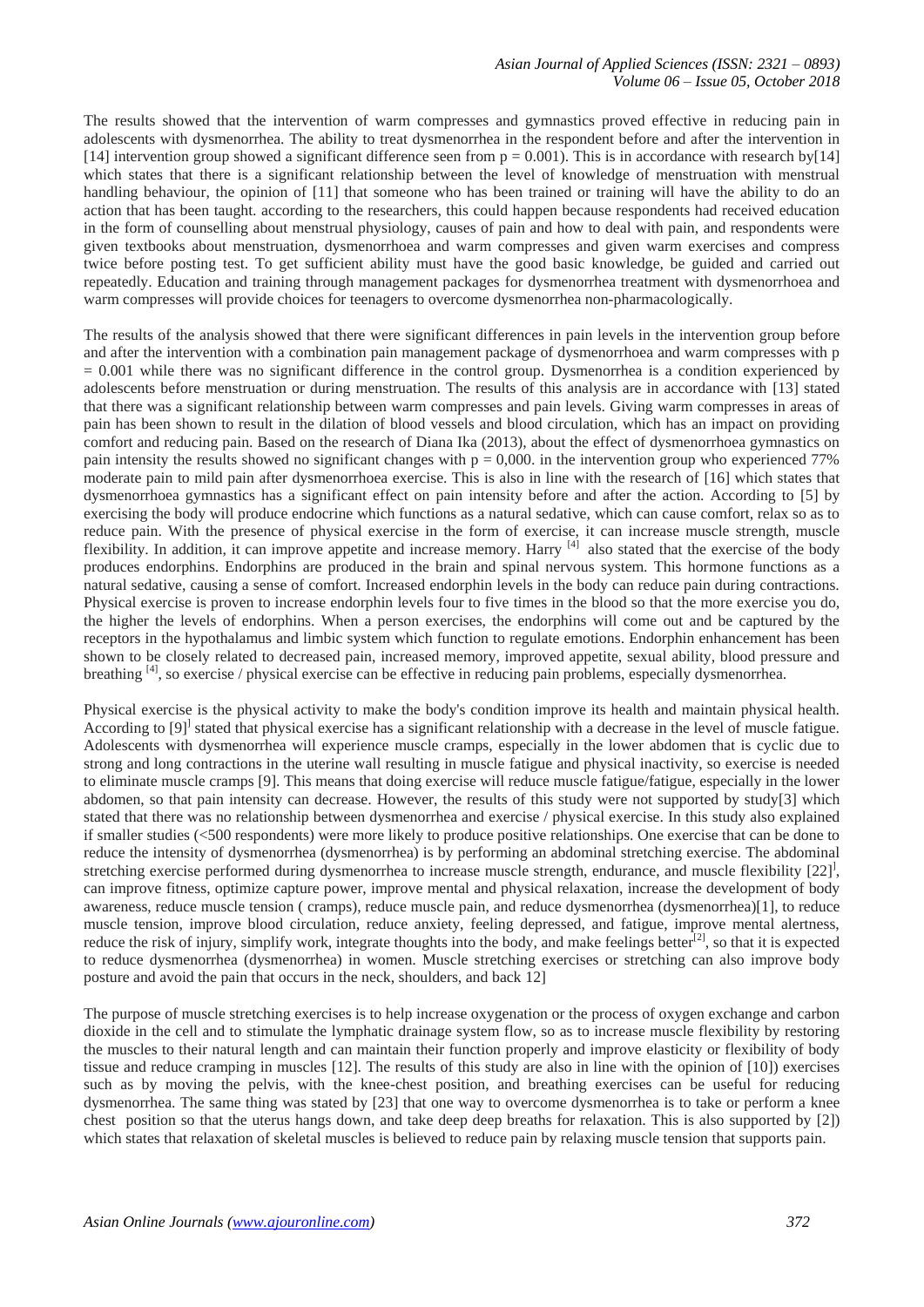Based on multi-variance test with Mantova it was found that the experience affected the level of dysmenorrhea and the handling of dysmenorrhea. The effect of pain experience with pain level is very significant with a value of  $p = 0.001$  this proves that the experience of pain is one of the strongest factors compared to other variables. This is in accordance with [8] 's opinion that someone who has experienced severe pain in the past, the level of pain felt when the next pain will decrease because they already have a way to deal with pain. So the experience of past pain will affect the level of pain experienced during menstruation. Dysmenorrhea experience also has a major effect on pain management abilities. The results showed that the experience of pain and pain management had a significant effect with  $p = 0.001$ . Respondents who have experienced pain before having more knowledge to deal with the pain that arises from dysmenorrhea experienced now. individuals who have experienced severe pain will prepare themselves both physically and mentally to adapt to the pain experienced and have better knowledge to deal with the dysmenorrhea that arises

The purpose of muscle stretching exercises is to help increase oxygenation or the process of oxygen exchange and carbon dioxide in the cell and to stimulate the lymphatic drainage system flow, so as to increase muscle flexibility by restoring the muscles to their natural length and can maintain their function properly and improve elasticity or flexibility of body tissue and reduce cramping in muscles [12]. The results of this study are also in line with the opinion of [10] exercises such as by moving the pelvis, with the knee-chest position, and breathing exercises can be useful for reducing dysmenorrhea. The same thing was stated by [23] that one way to overcome dysmenorrhea is to take or perform a knee chest position so that the uterus hangs down, and take deep deep breaths for relaxation. This is also supported by [2] which states that relaxation of skeletal muscles is believed to reduce pain by relaxing muscle tension that supports pain.

Based on multi-variance test with Mantova it was found that the experience affected the level of dysmenorrhea and the handling of dysmenorrhea. The effect of pain experience with pain level is very significant with a value of  $p = 0.001$  this proves that the experience of pain is one of the strongest factors compared to other variables. This is in accordance with [7] 's opinion that someone who has experienced severe pain in the past, the level of pain felt when the next pain will decrease because they already have a way to deal with pain. So the experience of past pain will affect the level of pain experienced during menstruation. Dysmenorrhea experience also has a major effect on pain management abilities.

The results of this study are also in line with the opinion of [10] exercises such as by moving the pelvis, with the kneechest position, and breathing exercises can be useful for reducing dysmenorrhea. The same thing was stated by [23] that one way to overcome dysmenorrhea is to take or perform a knee chest position so that the uterus hangs down, and take deep deep breaths for relaxation. This is also supported by [2] which states that relaxation of skeletal muscles is believed to reduce pain by relaxing muscle tension that supports pain.

Based on multi-variance test with Mantova it was found that the experience affected the level of dysmenorrhea and the handling of dysmenorrhea. The effect of pain experience with pain level is very significant with a value of  $p = 0.001$  this proves that the experience of pain is one of the strongest factors compared to other variables. This is in accordance with [8] 's opinion that someone who has experienced severe pain in the past, the level of pain felt when the next pain will decrease because they already have a way to deal with pain. So the experience of past pain will affect the level of pain experienced during menstruation. Dysmenorrhea experience also has a major effect on pain management abilities. The results showed that the experience of pain and pain management had a significant effect with  $p = 0.001$ . Respondents who have experienced pain before having more knowledge to deal with the pain that arises from dysmenorrhea experienced now. individuals who have experienced severe pain will prepare themselves both physically and mentally to adapt to the pain experienced and have better knowledge to deal with the dysmenorrhea that arises

Based on the results of this study researchers argue that the experience of previous pain and attitudes towards pain affect the level of pain and the handling of dysmenorrhea that is done by adolescents. Based on the explanation above it was found that the results of the study answered the major hypothesis which states that the intervention of warm compresses and gymnastics plays a role in reducing the level of pain in adolescents with dysmenorrhea. The results also answered the minor hypothesis which states that there is a significant difference in the level of dysmenorrhea after the intervention of warm compresses and gymnastics in the intervention group and the control group

## **5. CONCLUSION**

Characteristics of respondents age in the intervention group found that the proportion of the most respondents were at the age of 12-14 years. Whereas in the control group the proportion of the most respondents was at the age of 12-14 years. The result of the homogeneity test showed that age and class variables were homogeneous in both groups. In the intervention group, the highest proportion of pain intensity was in mild pain, whereas in the control group the pain was severe. There were significant differences in pain intensity between the intervention group and the control group. The intervention of warm compresses and gymnastics in reducing the level of pain in adolescents with dysmenorrhea.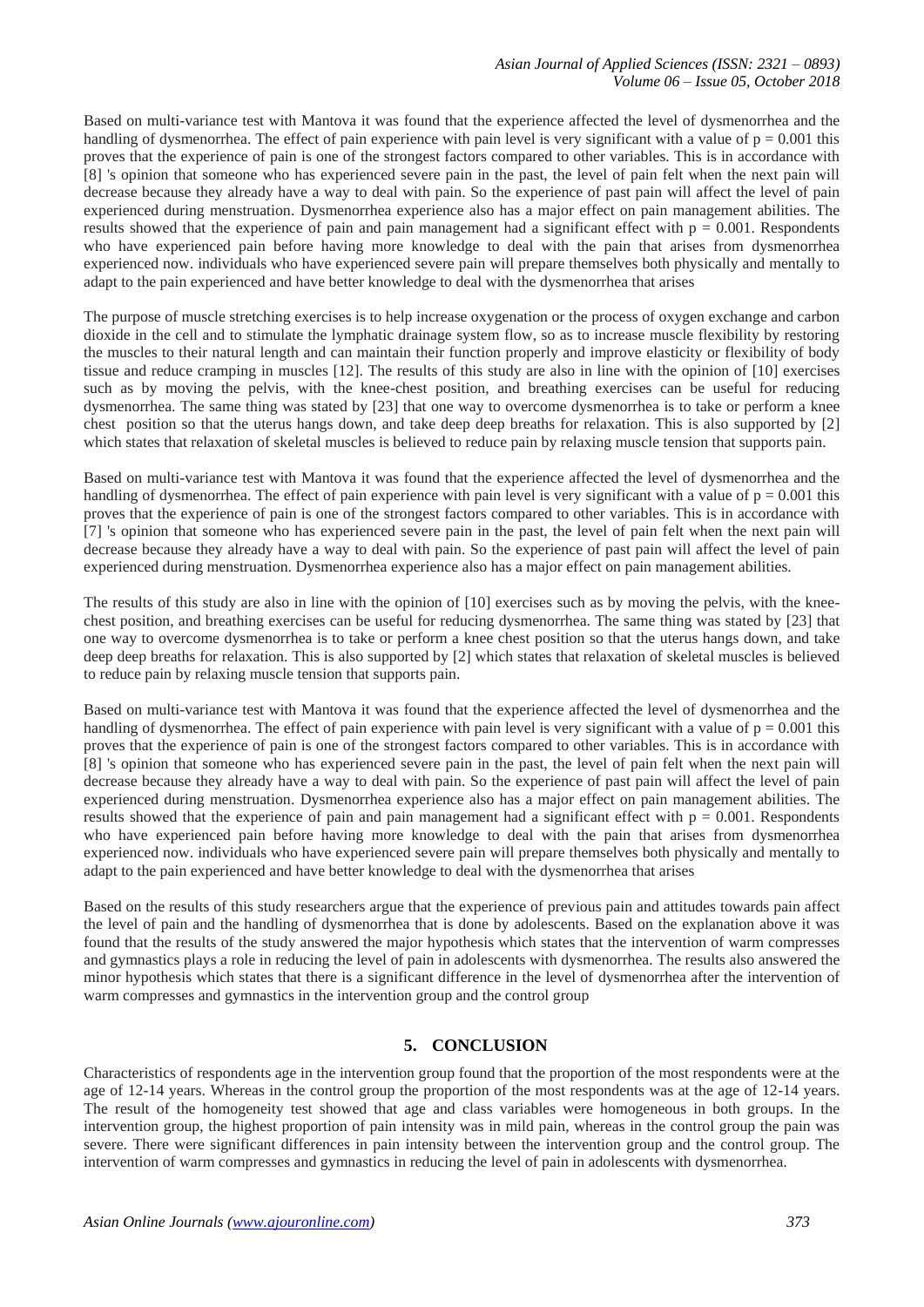Adolescents should use the intervention of warm compresses and gymnastics in reducing dysmenorrhea, while advice for nurses as counsellors / care providers/educators to apply the intervention of warm compresses and gymnastics to adolescents who experience dysmenorrhea in the practice of independent nursing services based on non-pharmacological therapy. Suggestions for the next researcher need to be similar to the larger sample and, it is recommended to be able to continue the research with a new design form involving tribal and cultural variables in different regions.

| Table 5: Project selection matrix rules |                                      |                                 |  |  |  |  |
|-----------------------------------------|--------------------------------------|---------------------------------|--|--|--|--|
| <i>if</i> Project strength is           | <i>And</i> Project attractiveness is | <i>Then</i> the project rank is |  |  |  |  |
| Low                                     | Low                                  | Low                             |  |  |  |  |
| Low                                     | Medium                               | Low                             |  |  |  |  |
| Low                                     | High                                 | Medium                          |  |  |  |  |
| Medium                                  | Low                                  | Low                             |  |  |  |  |
| Medium                                  | Medium                               | Medium                          |  |  |  |  |
| Medium                                  | High                                 | High                            |  |  |  |  |
| High                                    | Low                                  | Medium                          |  |  |  |  |
| High                                    | Medium                               | High                            |  |  |  |  |
| High                                    | High                                 | High                            |  |  |  |  |

#### **6. ACKNOWLEDGEMENT**

I would like to thank the director of polyethnic Ministry of Health, Jakarta III and the research unit who gave me the opportunity and funded the competitive grant research in 2018 with the title "the influence of gymnastics and warm compresses on the behavior of managing menstrual pain in young women". I would like to express my gratitude to the commission of ethics in polyethnic, Ministry of Health, Jakarta III, and to students who have helped in collecting data in this study. I am sure this research is still lacking. I really thank all of them, so the results of this study can be poured in scientific articles. and don't forget I also thanked family and friends who helped me a lot in completing the research and this article according to the time

## **7. REFERENCES**

- [1] Alter, M.J., "Sport stretch",Florida International University, Florida, 2008.
- [2] Brunner & Suddarth's.,Textbook of Medical-Surgical Nursing",by Hinkle, Janice L.; Cheever, Kerry H.Publisher: Lippincott Williams & Wilkins Edition:  $13<sup>th</sup>$ , 2013
- [3] Blakey, H., Chisholm, C., Dear, F., Harris, B., Hartwell, R., Daley, A.J., & Jolly, K). "Is exercise associated with primary dysmenorrhoea in young women". BJOG An International Journal of Obstetrics & Gynaecology*",* 117, 222–224. USA, 2009.
- [4] Daley, A.J), "Exercise and primary dysmenorrhoea: A comprehensive & critical review of the literature", Sport Medicine: Adis Data International, 38 (8), 659–67, 2008.
- [5] Harry, "Mekanisme endorphin dalam tubuh"*.*Diperoleh dar[i http://klikharry.files.](http://klikharry.files/)com, 2007.
- [6] Istiqomah. "Efektivitas senam dismenore dalam mengurangi dismenore pada remaja putri di smu n 5 semarang The Effectiveness of Dismenore Gymnastics for the Teenagers in SMU N 5 Semarang, 2019
- [7] Kartono.K, "Psikologi Anak, Psikologi Perkembangan" Mandar Maju, Bandung 1998.
- [8] Jayanti dkk.. Deskripsi Faktor-faktor yang Mempengaruhi Kesiapan Anak dalam menghadapi
- [9] Jhamb, M., Weisbord, S.D., Steel, J.L. & Unruh,M, "Fatigue in patients receiving maintenance dialysis: A review of definitions, measures and contributing factors", AMJ Kidney Dis, 52 (2), 353–365, 2008.
- [10] [Marilyn J. Hockenberry,](https://www.google.co.id/search?hl=id&tbo=p&tbm=bks&q=inauthor:%22Marilyn+J.+Hockenberry%22) [David Wilson,](https://www.google.co.id/search?hl=id&tbo=p&tbm=bks&q=inauthor:%22David+Wilson%22) [Cheryl C RodgersW](https://www.google.co.id/search?hl=id&tbo=p&tbm=bks&q=inauthor:%22Cheryl+C+Rodgers%22)ong's "Essentials of Pediatric Nursing 9th Edition" Elsevier Mosby 2016
- [11] Notoatmojo, "Metodologi Penelitian Kesehatan"; Rineka Cipta, Jakarta, 2009.
- [12] Purwanti S., 'Deskripsi Faktor-faktor yang Mempengaruhi Kesiapan Anak dalam menghadapi Menarche di SDN I Kretek Kec. Paguyungan Kabuapten Brebes", Jurnal Ilmiah Kebidanan , Vol 3. No 1, Edisi Juni 2011
- [13] [Proverawati,](https://scholar.google.co.id/citations?user=SgM-bkUAAAAJ&hl=id&oi=sra) S Misaro "Menarche menstruasi pertama penuh makna" , Nuha Medika Yogyakarta, 2009
- [14] Ratna Dewi, Menarche di SDN I Kretek Kec. Paguyungan Kabuapten Brebes 2011. Jurnal Ilmiah Kebidanan , Vol 3. No 1, Edisi Juni, 2012
- [15] Santoso, "Angka kejadian nyeri haid pada remaja Indonesia". Diperoleh dari http:// [www.info-sehat.com/insi.](http://www.info-sehat.com/insi) 2008.
- [16] .Setyorini Yuyun, &Satino. Efektifitas Senam Dengan Modul Dalam Mengurangi Dismenorhoe Pada Remaja Di Kota Surakarta,Jurnal Terpadu Ilmu Kesehatan, vol 5 . No 2, Surakarta, 2015.
- [17] Sukarni. and Margaret, " buku ajar keprawatan maternitas , nurhamedika Jogjakarta 2013